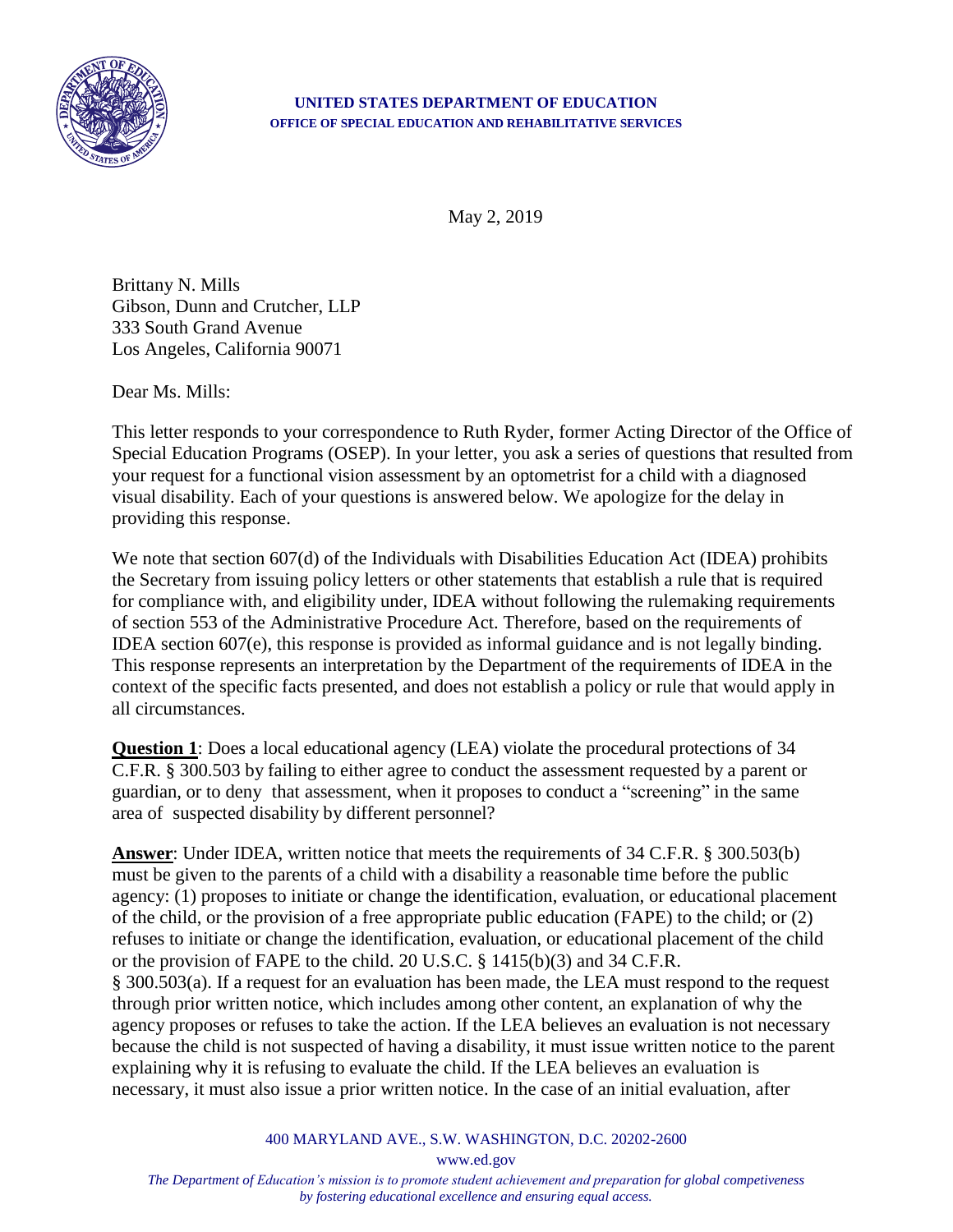$\overline{a}$ 

receiving parental consent, the LEA must complete the evaluation within the 60-day timeframe (or, if the State has an established timeframe, within that timeframe) in accordance with 34 C.F.R. § 300.301(c).

There is nothing in IDEA that would prohibit a State educational agency (SEA) or LEA from implementing screening procedures to determine if a child is suspected of having a disability. The use of screening procedures, however, may not be used to delay or deny an evaluation for special education and related services. See OSEP [Letter to Torres](https://sites.ed.gov/idea/idea-files/policy-letter-april-7-2009-to-chula-vista-elementary-school-district-union-representative-johncarlos-torres/) (April 7, 2009).<sup>1</sup> Therefore, referring a child for screening after a request for an evaluation has been made does not replace the evaluation and does not alleviate the public agency's responsibility to issue a prior written notice that meets the requirements described above.

**Question 2**: Does an LEA violate the procedural protections of 34 C.F.R. § 300.503 and Cal. Educ. Code § 56321(a) by failing to either agree to conduct the specific assessment by the specific personnel requested by the parent, or to deny that specific assessment by the specific personnel in writing within 15 calendar days?

**Answer**: Under 34 C.F.R. § 300.503(b) and 20 U.S.C. § 1415 (c)(1), prior written notice must include the evaluation procedures the agency proposes to use, along with an explanation of why the agency proposes to evaluate the child; a description of each evaluation procedure, assessment, record, or report the agency used as a basis for requesting the evaluation; a statement that the parents have protection under the procedural safeguards of the Act, and if this notice is not an initial referral for an evaluation, the means by which a copy of the procedural safeguards can be obtained; sources for the parents to contact to obtain assistance in understanding the provisions of the Act; a description of other options that were considered and why these reasons were rejected; and a description of other factors that are relevant to the agency's proposal to request consent for an evaluation. *[Assistance to States for the Education of Children with](http://idea.ed.gov/uploads/finalregulations.html)  [Disabilities and Preschool Grants for Children with Disabilities,](http://idea.ed.gov/uploads/finalregulations.html)* Final Rule, Analysis of Comments and Changes, 71 FR 46540, 46641-46642 (August 14, 2006). This provision does not require that the specific personnel completing the evaluation be included in the prior written notice.

You also mention California's prior written notice requirement. We take no position on whether the district has complied with those procedures as that is a matter of State law and OSEP does not interpret State law.

**Question 3**: Are optometrists "qualified personnel" pursuant to 34 C.F.R. § 300.156 who may conduct assessments for children with disabilities or suspected disabilities?

**Answer**: Under IDEA, the SEA must establish and maintain qualifications to ensure that personnel necessary to carry out the purposes of Part B of IDEA are appropriately and adequately prepared and trained, including that those personnel have the content knowledge and

<sup>&</sup>lt;sup>1</sup> A copy of this letter is available at: [https://sites.ed.gov/idea/idea-files/policy-letter-april-7-2009-to-chula-vista](https://sites.ed.gov/idea/idea-files/policy-letter-april-7-2009-to-chula-vista-elementary-school-district-union-representative-johncarlos-torres/)[elementary-school-district-union-representative-johncarlos-torres/.](https://sites.ed.gov/idea/idea-files/policy-letter-april-7-2009-to-chula-vista-elementary-school-district-union-representative-johncarlos-torres/)